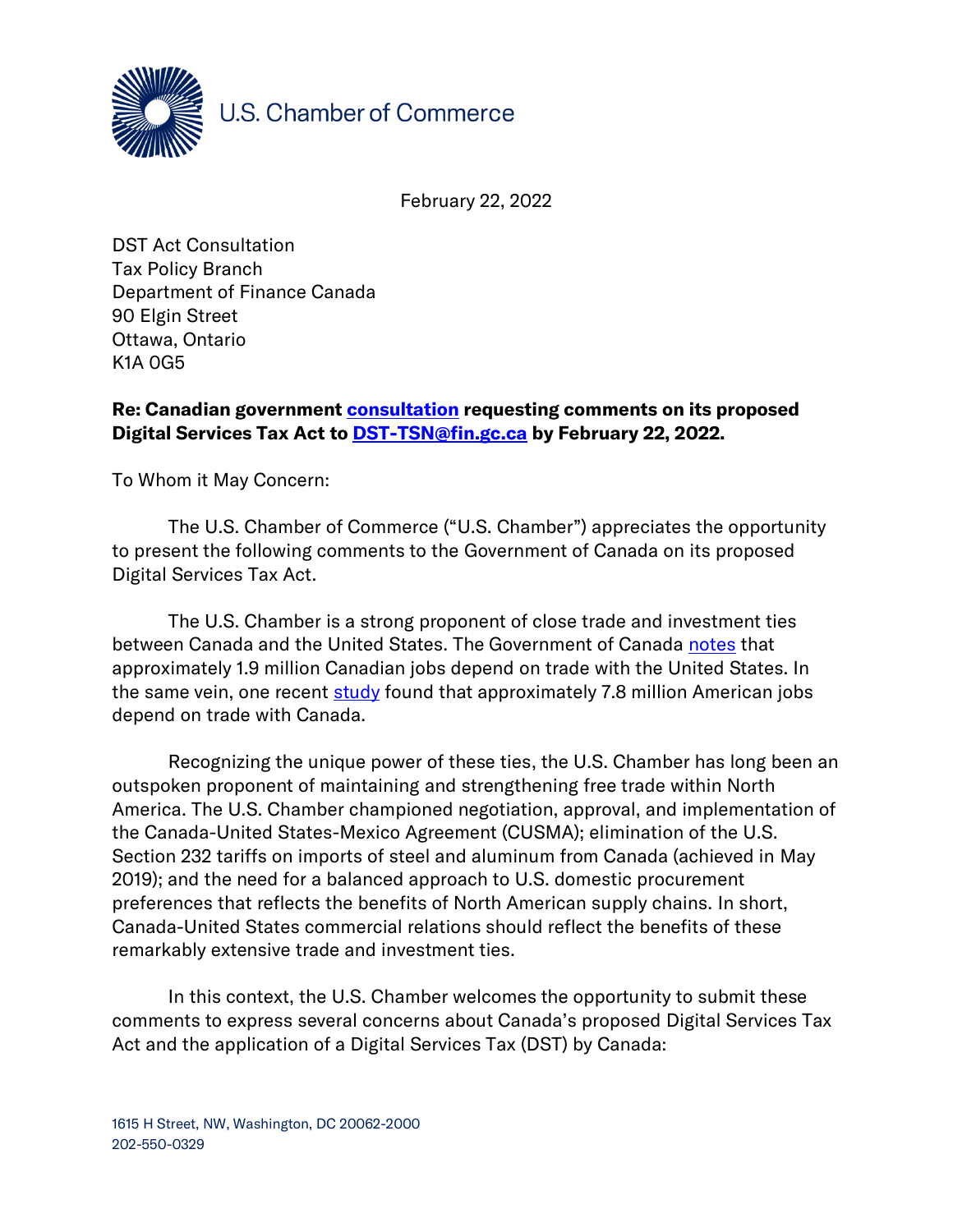## 1) DSTs pose a substantial risk to the economic recovery in Canada and globally given the outsized importance of digitization and the potential growth in global services trade.

In the U.S. Chamber's view, the negative consequences of a DST for economic recovery in Canada are likely to be considerably larger than widely appreciated. This stems in large part from the growth in the very large North American professional and business services sector, its importance to middle class jobs, and its potential for trade-driven growth.

In Canada, as in the United States, the professional and business services supersector employs more workers at higher average wages than manufacturing. Professional and business services include such sectors as audiovisual, software and ICT services, architecture, accounting, engineering and project management, advertising, banking, and insurance.

Further, professional and business services are increasingly tradeable thanks to digital technologies. Worldwide, half of all services exports can now be delivered to customers abroad digitally, according to a [report](https://unctad.org/en/PublicationsLibrary/der2019_overview_en.pdf) by UNCTAD. Partly as a result, global trade in services is expanding 60% more rapidly than trade in goods, according to a [report](https://www.mckinsey.com/~/media/mckinsey/featured%20insights/innovation/globalization%20in%20transition%20the%20future%20of%20trade%20and%20value%20chains/mgi-globalization%20in%20transition-the-future-of-trade-and-value-chains-full-report.pdf) by the McKinsey Global Institute.

In particular, the U.S. Chamber recently issued an extensive report on these issues—*[The Digital Trade Revolution](https://www.uschamber.com/international/trade-agreements/the-digital-trade-revolution-how-u-s-workers-and-companies-can-benefit-from-a-digital-trade-agreement)*—that we commend for your close examination. It shows that the potential for services to be traded digitally is almost untapped. To illustrate, U.S. exports represented 7.1% of services sector value-added output in 2020; for manufacturing the share was three times higher. There is every reason to believe that a similar dynamic holds in Canada.

In this context, Canada's proposed DST risks undermining potential growth. The knock-on effects for digital trade generally could sap expansion and job creation not just among firms considered "digital companies" but among firms that simply use digital tools. Large numbers of small and medium-size businesses could be affected by the potential slowdown in the growth of digital trade.

Further, the proposal targets U.S. companies that have invested billions of dollars in Canada and engage in mutually beneficial commercial relationships with Canadian citizens. The chilling effect on investment could be significant.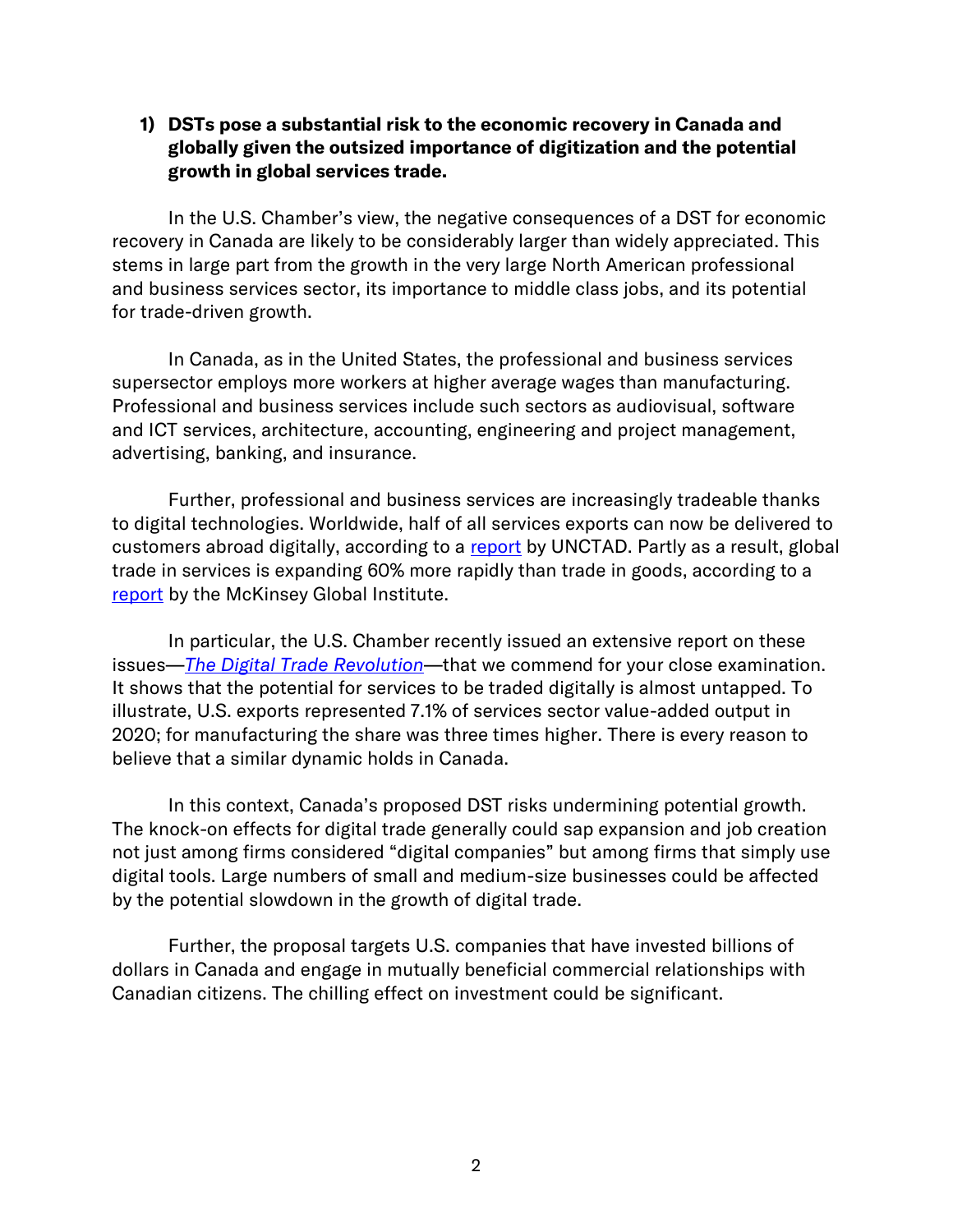## 2) Canada's DST proposal is discriminatory and violates obligations Canada has undertaken as a party to the WTO Agreement, CUSMA, and the U.S.- Canada tax treaty

Canada's proposed DST appears to violate obligations Canada has undertaken as a party to the WTO's General Agreement on Trade in Services (GATS). Specifically, it violates the national treatment principle, which enjoins WTO Members to "accord to services and service suppliers of any other Member, in respect of all measures affecting the supply of services, treatment no less favorable than that it accords to its own like services and service suppliers" (GATS Article XVII). The GATS explicitly prohibits Members from implementing measures that afford de facto discrimination even when the measure provides "formally identical" treatment. The Canada-United States-Mexico Agreement (CUSMA) includes similar, enforceable trade obligations.

The DST proposal violates these obligations and discriminates against U.S. companies in several ways. First, thresholds in the DST proposal are set at a level that captures large U.S. technology companies while sparing Canadian industry almost entirely. The proposed DST will apply only to companies with "global revenue from all sources of €750 million or more (the threshold for country-by-country reporting under an OECD standard) in the previous calendar year; and in-scope revenue associated with Canadian users of more than \$20 million in the particular calendar year." While a number of U.S. firms would be impacted, it is unclear if any Canadian companies would be.

Further, the proposed DST targets a selection of digital services in which U.S. firms are market leaders but excludes digital services where Canadian firms are significant actors. The subsectors targeted include online marketplaces for goods and services, social media, and online advertising. The DST does not apply to other digital services where Canadian firms are significant actors (e.g., financial services, payment services, communications services, or other types of intermediation services). In this regard and in its proposed thresholds, the Canadian proposal closely resembles the French model, which has been widely described as violating WTO national treatment obligations.

In addition, the DST proposal conflicts with principles developed as part of the OECD's Inclusive Framework on Base Erosion and Profit Shifting process. Through this process, more than 130 governments are developing a global approach to the challenges posed by digitization of the economy. Specifically, the proposed Canadian DST conflicts with the following principles:

- No ring fencing of the digital economy;
- The principles of international taxation, including taxation of net income;
- Avoidance of multiple taxation of the same income;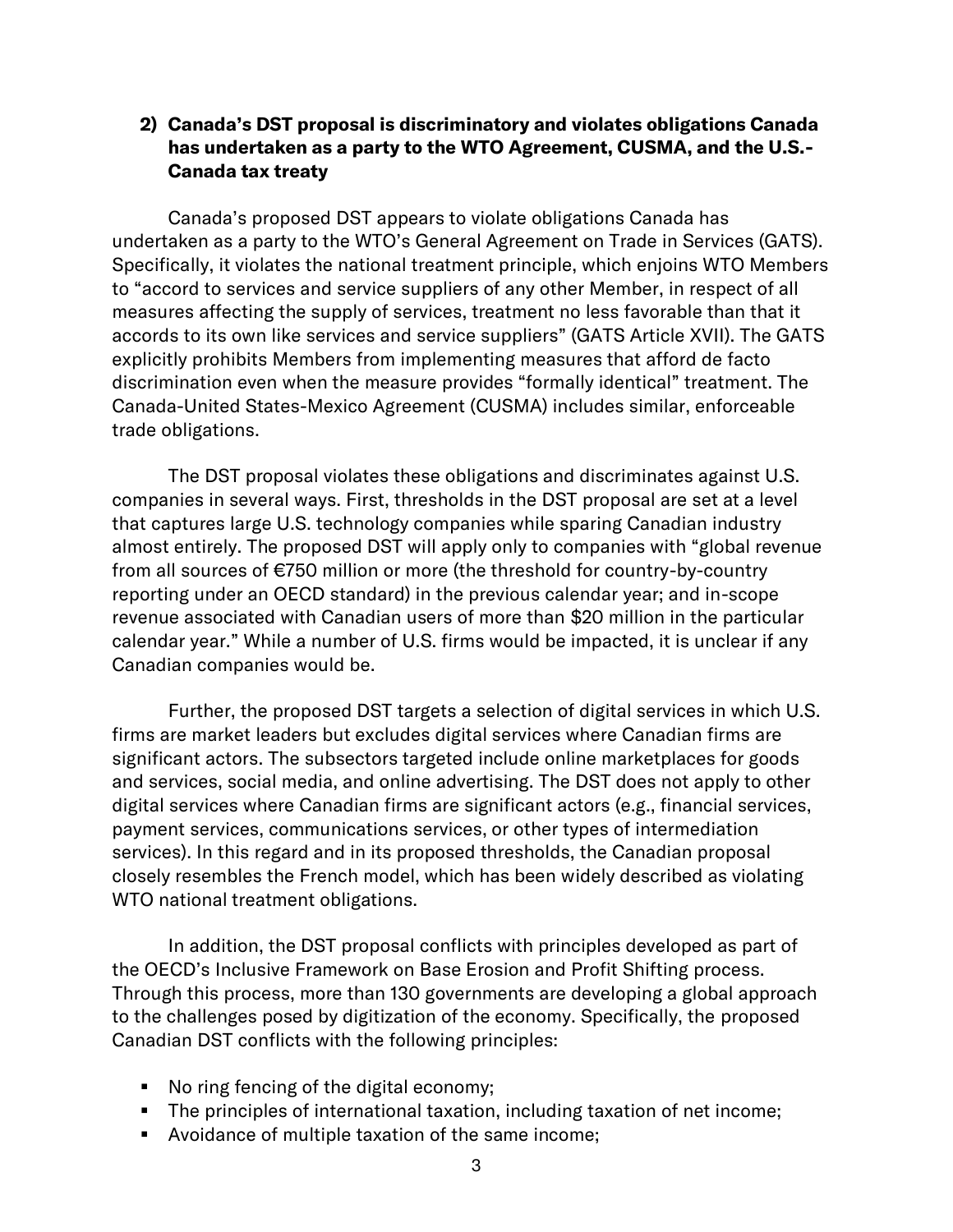- Providing certainty for taxpayers and minimizing tax disputes;
- Minimizing the compliance burden on tax administrations and taxpayers;
- New taxing regimes should be implemented on a prospective basis;
- Consistency with the principles of proportionality and sustainability; and
- Deviation from the arms-length standard.

The Canadian DST proposal also appears to violate the U.S.-Canada Convention with Respect to Taxes on Income and on Capital, which upholds many of these same principles.

The proposed DST will also impose significant compliance costs and administrative burdens on Canadian and U.S. firms. For example, some companies will need to engage in significant re-engineering of accounting systems to ensure that they can accurately assess DST liability for Canadian advertising transactions. Estimated costs are in the millions.

## 3) Canada should comply with the commitment it made under the OECD/G20 Inclusive Framework to forgo any DST until the end of 2023 or the implementation of the Pillar One framework.

The Digital Services Tax Act proposes that Canada's DST would not come into force (and thus would not be collected until 2024), but it intends to apply this novel tax retroactively to the beginning of 2022. The enactment of such a retroactive, unilateral measure is directly contrary to both the spirit and the explicit terms of the OECD/G20 Inclusive Framework on BEPS agreed to by 137 countries, including Canada, and signed on October 8, 2021. The following provision on Unilateral Measures in the OECD/G20 agreement provides that *any* newly enacted DSTs will not be imposed before the earlier of December 31, 2023, or the implementation of the Pillar One framework:

*No newly enacted Digital Services Taxes or other relevant similar measures will be imposed on any company from 8 October 2021 and until the earlier of 31 December 2023 or the coming into force of the MLC.*

Despite this explicit commitment, the Government of Canada is advancing the Digital Services Tax Act with the goal that "the DST would be payable as of the year that it comes into force in respect of revenues earned as of January 1, 2022." This means that, while the DST will not come into effect until 2024, it will be retroactive to 2022 should the OECD Pillar 1 framework not be implemented. There are a number of problems with this approach. First, there appears to be no earlier example of a twoyear retroactive Canadian tax, raising questions about the legality of the approach. Furthermore, the OECD is still negotiating the terms of Pillar One, and the process is likely to continue through 2022. Overall, this aggressive approach violates the OECD/G20 agreement to which the Canadian government has recently committed.